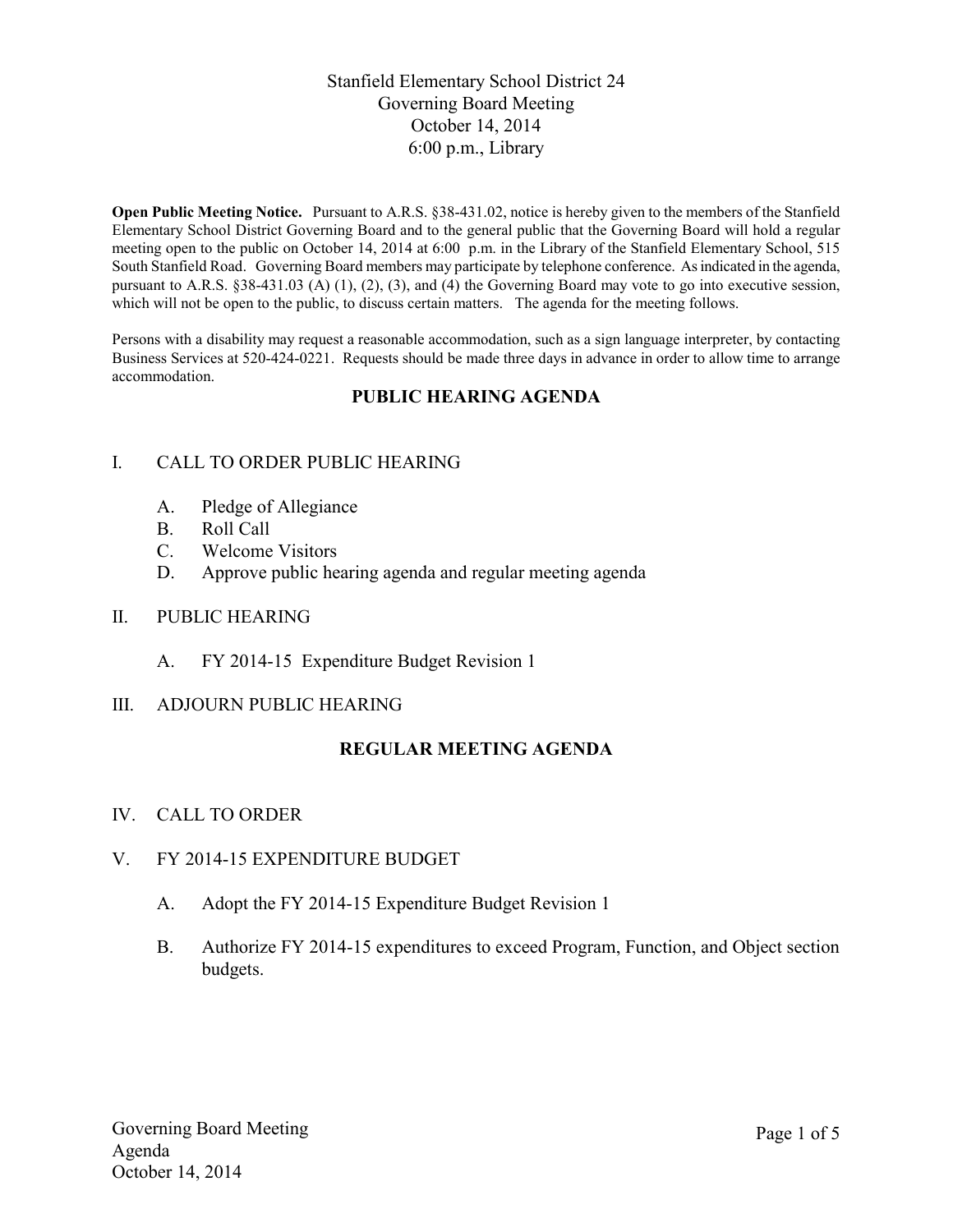# VI. CALL TO THE PUBLIC

Guidance for Public Participation in Board Meetings is provided in Policy BEDH. The President may recognize individuals wishing to address the Board under Call to the Public or under the item on the Agenda they wish to address. Each individual will be allowed five minutes unless additional time was requested and granted in advance by the Superintendent or President. ARS 38-432.02(H) provides that Board members shall not respond to comments unless the item is on the agenda.

The Board shall not hear personal complaints against school personnel or a person connected with the district. A procedure is provided by the Board for disposition of legitimate complaints in Policies KL, KB and KLD.

# LLAMADA AL PÚBLICO

La póliza BEDH, provee una guía publica para participar en juntas de la Mesa Directiva. El presidente de la Mesa Directiva puede reconocer a los individuos que desean dirigirse a la mesa bajo llamada al público o bajo el artículo en la agenda que desean tratar. A cada individuo se le otorgaran cinco minutos de tiempo, a menos que el Presidente o Superintendente le hayan concedido tiempo adicional por adelantado. La Póliza ARS 38- 432.02 dice que ningún miembro de la mesa responderá a ningún tipo de comentarios de temas que no estén en la agenda.

La mesa no oirá quejas personales en contra de personal de la escuela o personas que tengan alguna conexión con el Distrito. Para este tipo de quejas la mesa provee otro tipo de procedimientos para la disposición de quejas legítimas las cuales se encuentran en las siguientes Pólizas KL, KB, y KLD.

# VII. APPROVAL OF MINUTES

Approve the September 11, 2014 regular governing board meeting minutes.

# VIII. AWARDS AND RECOGNITIONS

A. Students of the Month

# IX. REPORTS

- A. Superintendent's Report
	- 1. Technology Update
	- 2. Focus Status update
	- 3. Elections update

Governing Board Meeting Agenda October 14, 2014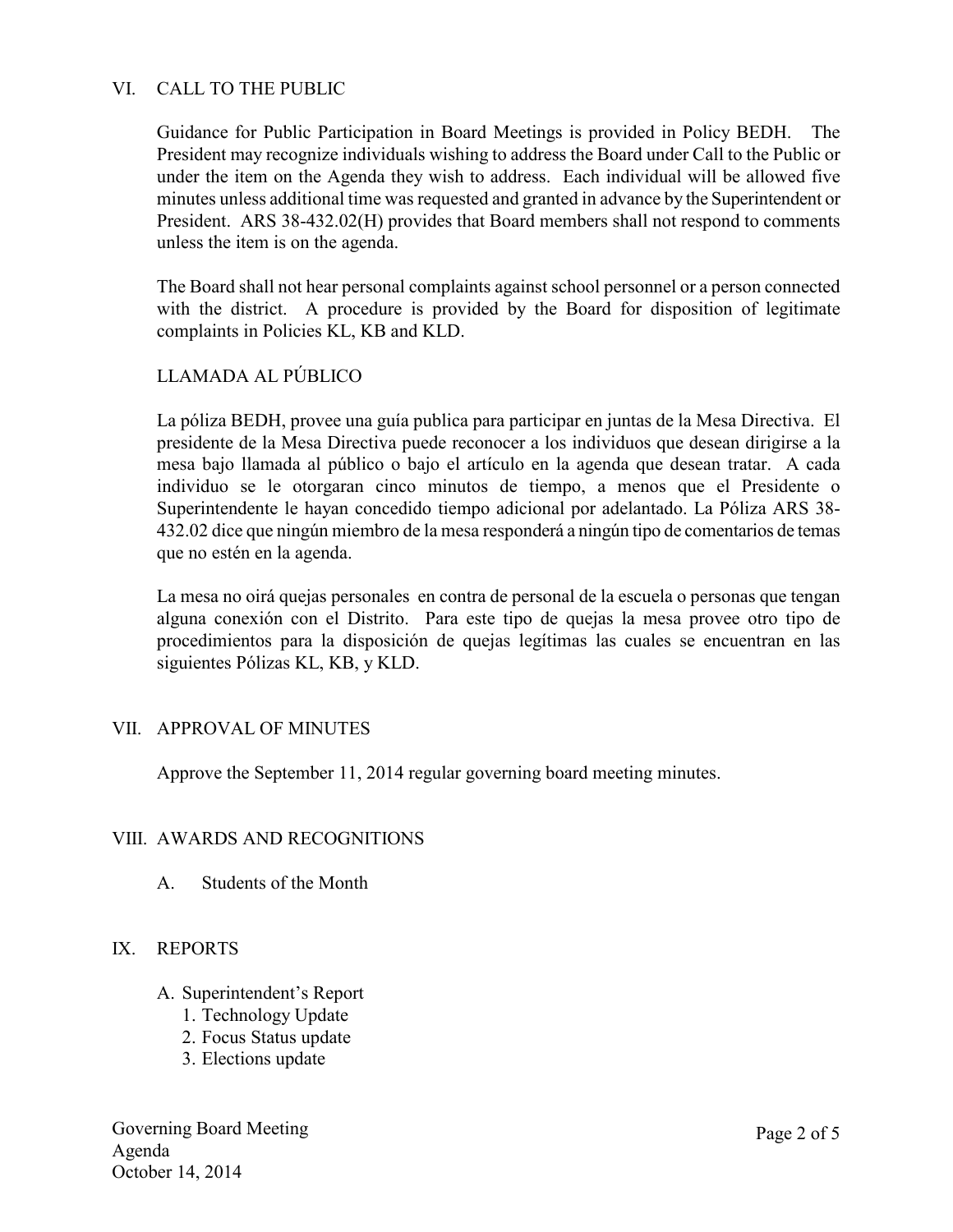- B. September Public Funds Expenditure Reports (Pages 1-4)
- C. September Student Activities Report (Page 5)
- D. Principal's Report
- E. Operations Support Services Reports (Pages 6 11)
	- 1. Maintenance
	- 2. Transportation
	- 3. Technology

#### X. NEW BUSINESS ACTION ITEMS – PERSONNEL

All hiring is pending satisfactory completion of background investigation, records verification, and fingerprint report.

1. Approve hire for 2014-2015, notice of Substitute Teacher Appointment: Mary Eileen Flanagan

#### XI. NEW BUSINESS ACTION ITEMS – BUSINESS

- A. Ratify approval of payroll vouchers
	- 1. PV5 \$ 132,820.03
	- 2. PV6 \$1,271.79
	- 3. PV7 \$133,128.12
	- 4. PV8 \$2,642.01

#### B. Ratify approval of expense vouchers

- 1. EV1508 \$35,210.54
- 2. EV1509 \$17,065.60
- 3. EV1510 \$15,724.28
- 4. EV1511 \$18,104.25
- 5. EV1512 \$500.00
- 6. EV1513 \$1,225.00
- 7. EV1514 \$17,041.83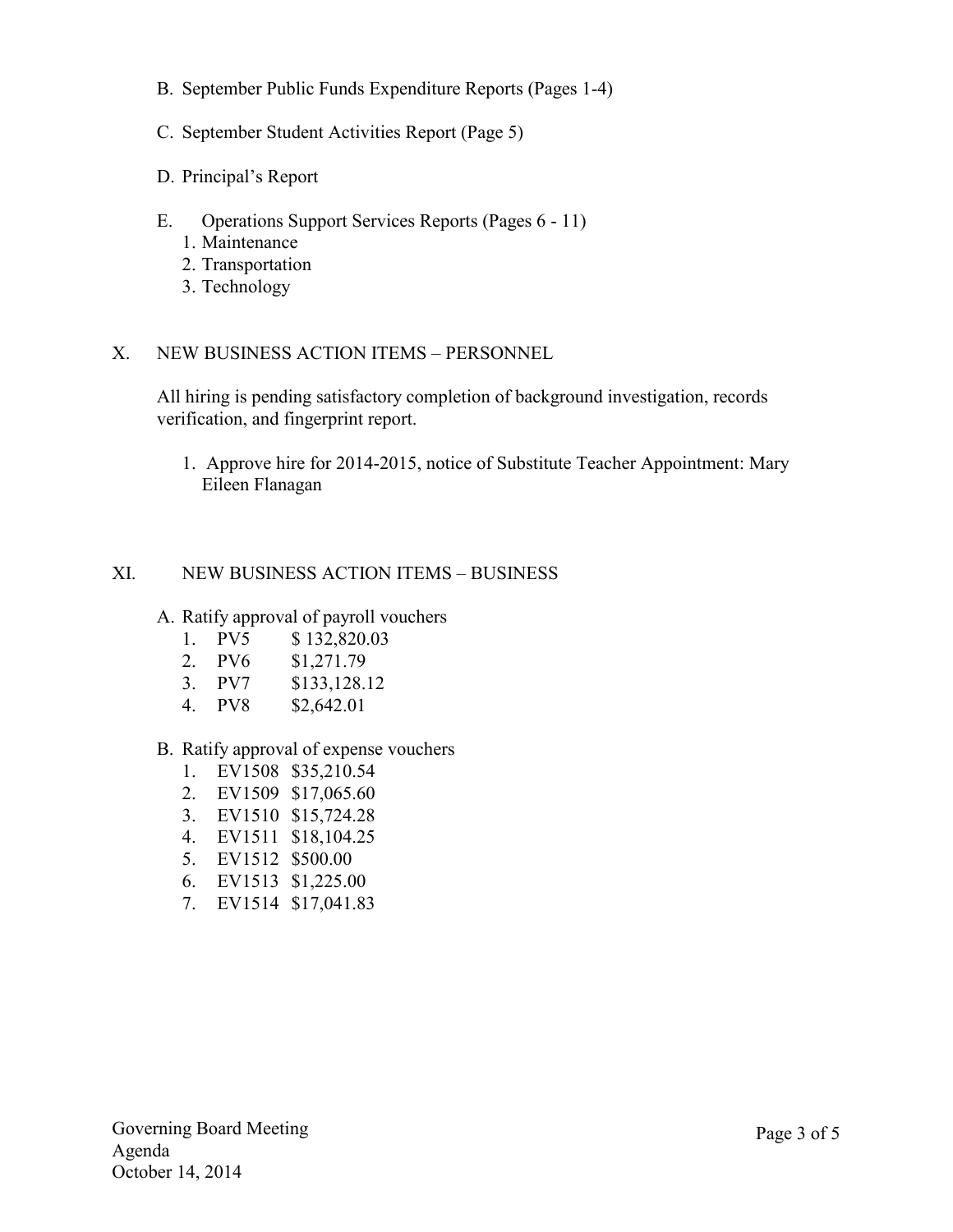- C. Approve Chris Lineberry, Principal, as Student Activities Treasurer, and Nancy Ash, Business Services II, as Assistant Treasurer for FY2014-15.
- D. Approve the Intergovernmental Agreement between Stanfield Elementary School District and Arizona School for the Deaf and Blind Southeast Regional Cooperative for services for students with hearing or visual disabilities from FY15 through FY19 (Pages 12 – 30)
- E. Approve out of state travel for Melissa Sadorf, Superintendent, to attend the AASA National Conference on Education in San Diego, CA February 26 – 28, 2015
- F. Approve the 2013-14 Annual Financial Report (Front Pocket)
- G. Approve the 2014-15 Preventative Maintenance Reporting Statement (Page 31)
- H. Approve Intergovernmental Agreement for the Pinal County Data Processing Service Program for FY15 (Pages  $32 - 36$ )
- I. Approve the lists of computer, audio, visual, technology, books, grounds and/or miscellaneous equipment for disposal through sale or recycle to established vendors (Back Pocket)

#### XII. OLD BUSINESS ACTION ITEMS

- A. Adopt Policies and accept Regulations and Exhibits:
	- 1. PA 504 BCB Board Member Conflict of Interest
	- 2. PA505 BDB Board Officers
	- 3. PA 506 BEC Executive Sessions/Open Meetings
	- 4. PA 507 BEDBA Agenda Preparation and Dissemination
	- 5. PA508 ECB Building and Grounds Maintenance
	- 6. PA509 GDF Support Staff Hiring
	- 7. PA510 GDFA Support Staff Qualifications and Requirements
	- 8. PA511 GDQA Support Staff Reduction in Force<br>9. PA512 IKE, IKE-RB Promotion and Retention of
	- 9. PA512 IKE, IKE-RB Promotion and Retention of Students
	- 10. PA514 JFAB Tuition/Admission of Non-resident students
	- 11. PA515 JLCB-E Immunization of Students
	- 12. PA516 JQ Student fees, fines and charges
	- 13. PA517 KDB-R Public's Right to know, Freedom of Information
	- 14. PA518 KF, KF-EA Community Use of Facilities

#### XIII. FUTURE AGENDA ITEMS

A. NSBA National Conference in Nashville, Tennessee, March 21 – 23, 2015